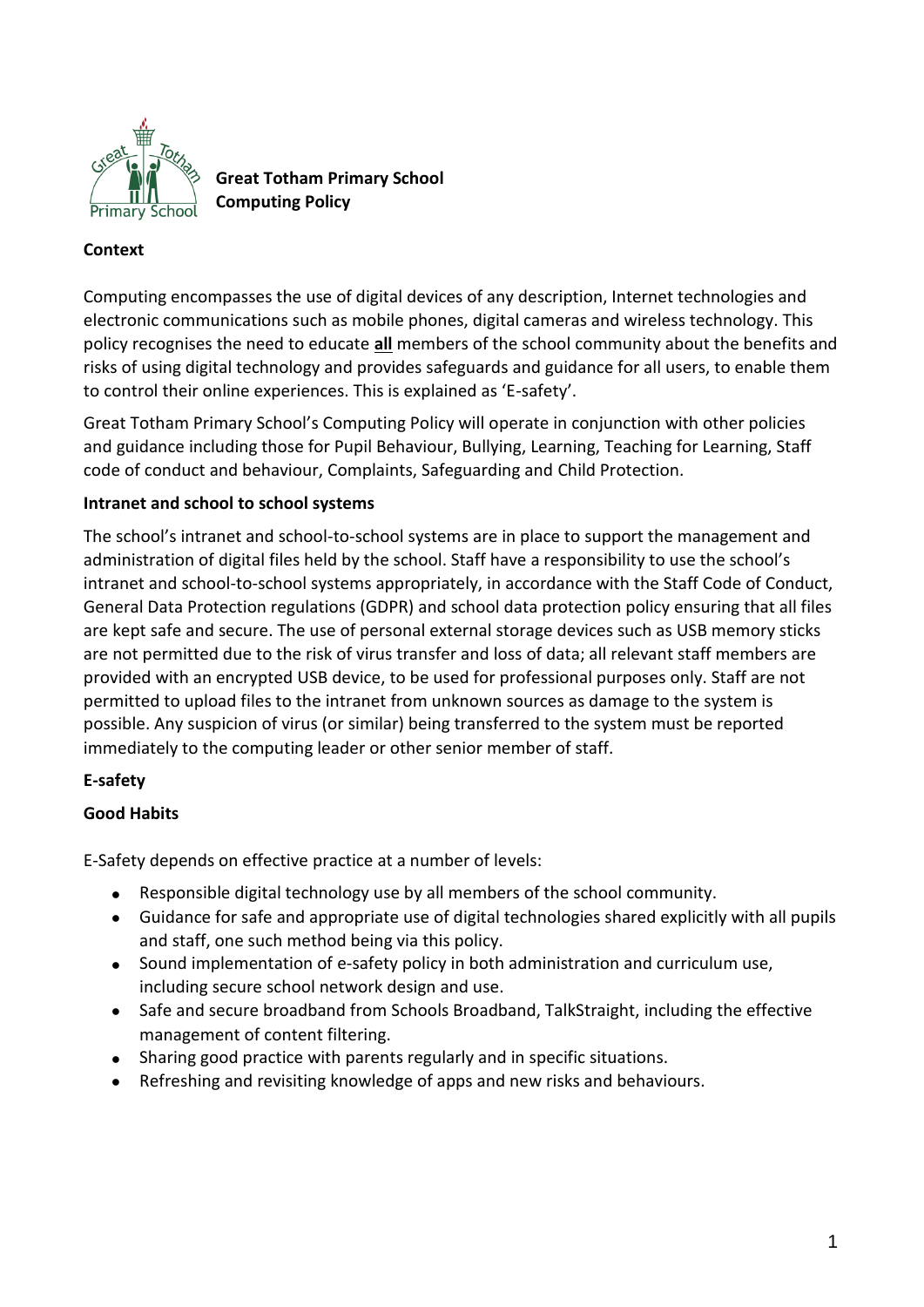#### **Internet use at Great Totham**

- The purpose of Internet use in school is to raise educational standards, to promote pupil achievement and progress and to support the professional work of staff.
- Pupils will have access to the Internet both inside and outside of school and will need to learn how to evaluate Internet information and to take care of their own safety and security, beyond the security of the school's Internet filter.
- Staff will have access to the Internet both inside and outside of school and will need evaluate the appropriateness, safety and security of all websites/web pages used including when using them with the children.
- Staff must take responsibility for their own safety and security.

# **Authorised Internet Access**

- At Great Totham all staff and governors read and agree to our 'Acceptable Use Agreement' and consult and follow the Staff Code of Conduct, before using any school digital device.
- Pupils and parents will be asked to sign and return an age appropriate (KS1 and KS2) form for pupil access to the Internet.

# **Safe Use of the Internet**

- If staff (or pupils using the school network under their supervision) discover unsuitable sites, the URL (address), time accessed and content must be reported to their line manager or a senior leader who will report the issue to the Internet Service Provider (ISP).
- The school will ensure that the use of Internet derived materials by pupils and staff complies with copyright law.
- Pupils will be taught to be critically aware of the materials they are shown and how to validate information before accepting its accuracy.
- Pupils will be taught how to report e-safety concerns through universally accessible means (e.g. CEOP report button).

#### **Filtering**

- The school will work in partnership with the Internet Service Provider to ensure filtering systems are as effective as possible.
- Staff and pupils are given different levels of filtering protection.

# **Messaging, E-Mail & Social Networking**

Staff should refer to section 7 of the Staff Code of Conduct.

We recognise that members of the school community have access to the Internet and messaging/social networking sites outside of school and that e-mail is often an essential means of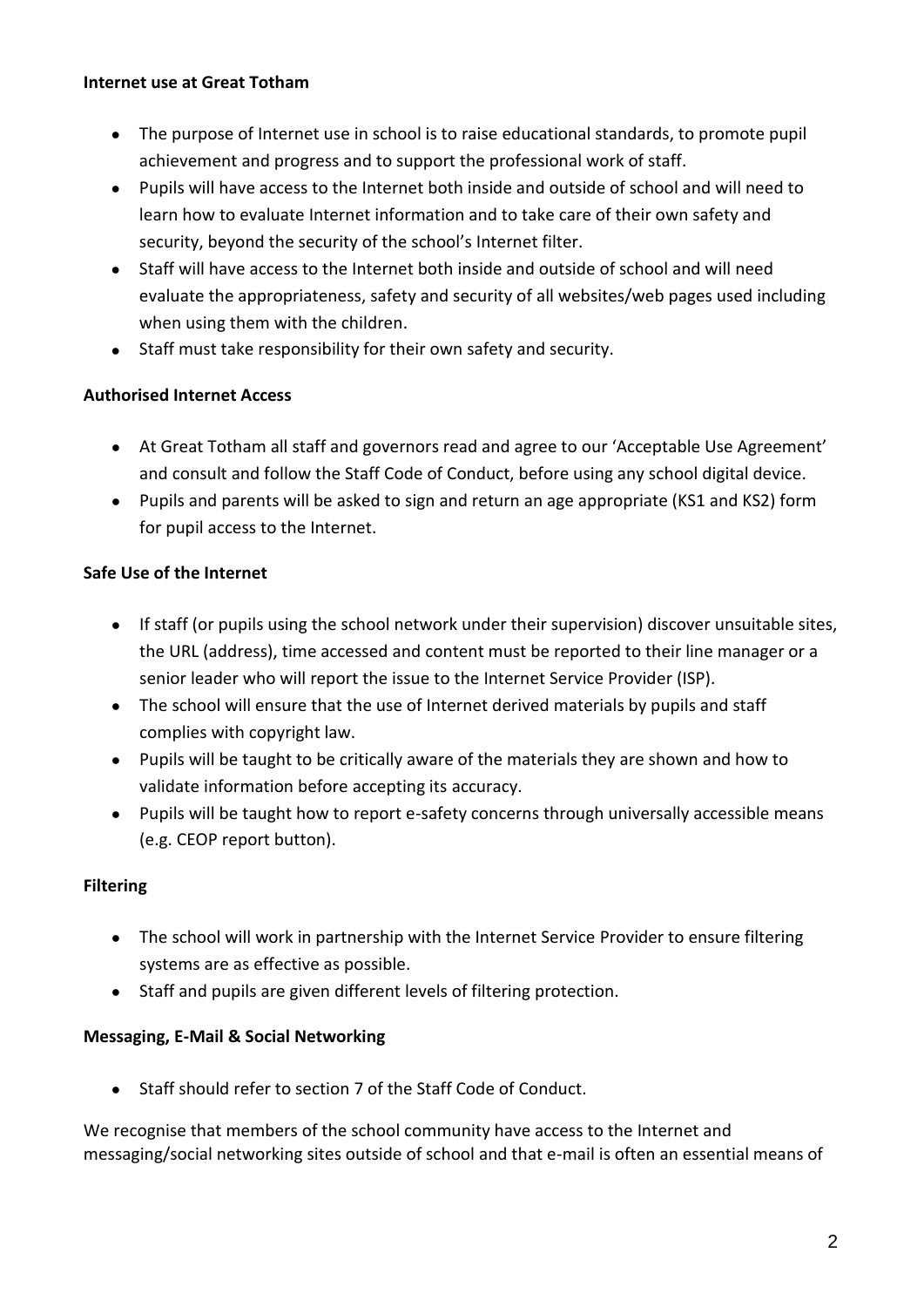communication. We make the following notes on the use of social networking and messaging applications;

- At school, pupils may only use approved messaging systems approved by the Head teacher and IT Leader. Currently, this is restricted to Google Classroom communication between teacher and pupil only although additions will be made on approval by the IT Leader or Head teacher.
- Filtering systems managed by the Internet Service Provider, prevent children being able to access social networking and media sites on school devices.
- Parents will be educated on how social networking can exploit the vulnerability of an individual, especially children, through regular e-safety events and specific support in individual or group situations.
- Pupils will be taught that they must not reveal personal details of themselves or others in digital communication, arrange to meet anyone without specific permission or give out information that identifies them or their location.
- Pupils must immediately inform an adult/member of staff if they receive an offensive message or a message that concerns them in any way.
- No member of the school community is to forward chain letters.
- In order to prepare pupils for life in the digital world they should be taught about security and encouraged to set strong passwords, deny access to unknown individuals and instructed how to block unwanted communications, including knowledge of the CEOP report button.
- Pupils will be taught about the risks of messages, images and content becoming available in the public domain.

# **Published Content and the School Website**

- The contact details on the school web site should be the school address, e-mail and telephone number. Staff or pupils' personal information will not be published.
- The head teacher will take overall editorial responsibility and ensure that content of school web site pages is accurate and appropriate.

# **Publishing Pupils' Images and Work**

 Photographs that include pupils will be selected carefully and will never be associated with a child's name. Parents will give consent for the use of photographs and work displayed on the website or media.

# **Digital System Security**

- School computing systems, capacity and security will be reviewed regularly by the head teacher, computing leader, computing technician and governors.
- Virus protection will be enabled and updated regularly.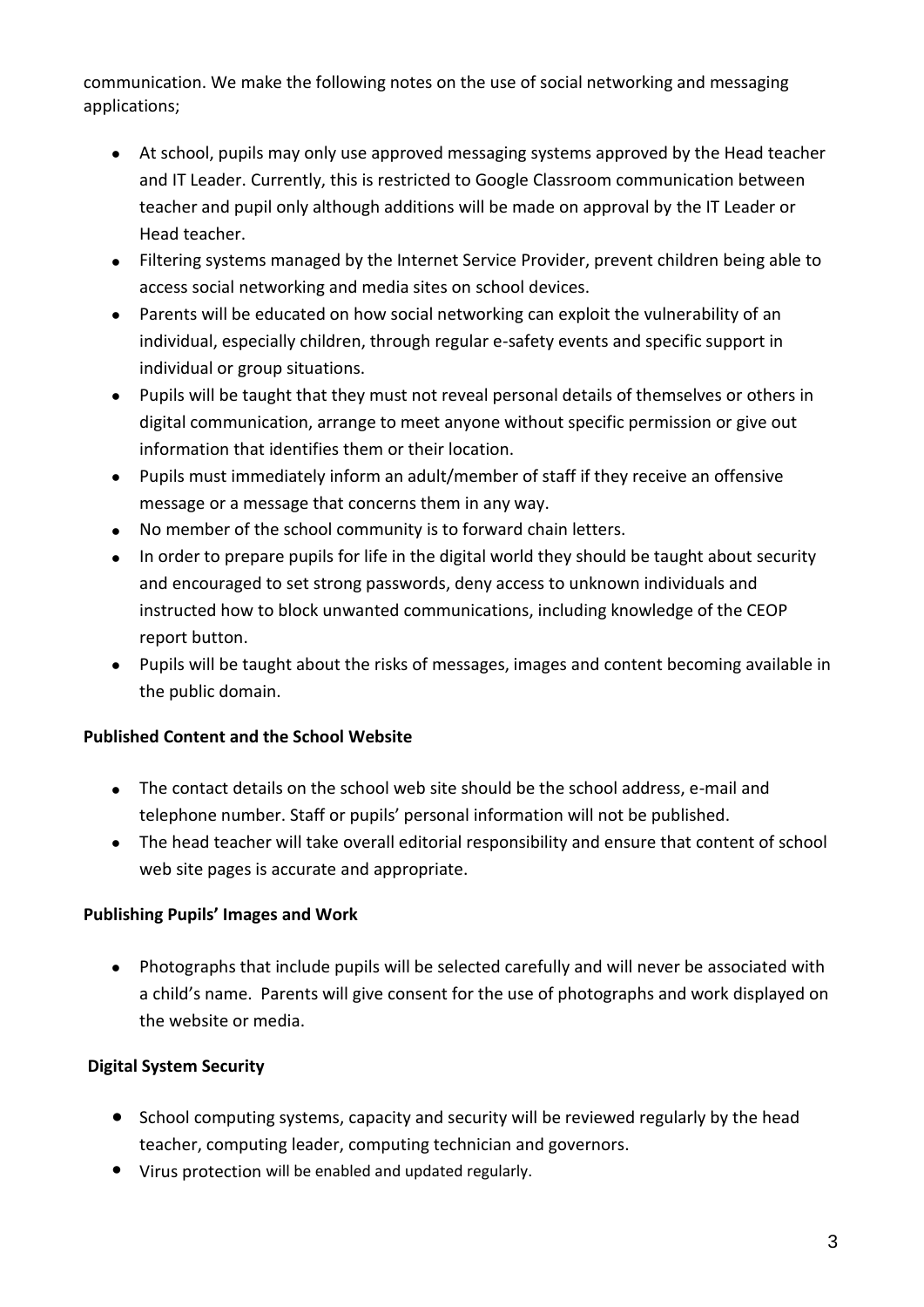#### **Protecting Personal Data**

● Personal data will be recorded, processed, transferred and made available according to the General Data Protection Regulations 2018.

#### **Assessing Risks**

- The school takes all reasonable precautions to prevent access to inappropriate material. However, due to the international scale and linked Internet content, it is not possible to guarantee that unsuitable material will never appear on school technology. Neither the school nor the Internet Service Provider can accept liability for the material accessed, or any consequences of Internet access.
- The school monitors children's understanding of e-safety to ensure the policy and curriculum are having impact.

#### **Preparing Pupils for Life Outside School**

- At Great Totham we recognise the different levels of risk associated with in school and out of school digital technology use. As part of the e-safety curriculum we will prepare pupils for the risks they face both in and out of school including developing uses of technology such as sexting, flaming (an unpleasant verbal exchange online), grooming, video sharing and other social media risks at an age appropriate level.
- In accordance with the Prevent Duty (June 2015) and with reference to the school's Child Protection and Safeguarding policies all staff are aware of the risks of radicalisation and teach pupils, at an age appropriate level, how to interact with others online and how to evaluate appropriateness. All staff complete safeguarding, E-safety and Prevent training annually.

#### **Handling e-safety Complaints**

- Complaints of Internet misuse will be dealt with by a senior member of staff.
- Any complaint about staff misuse must be referred to the Head Teacher.
- Complaints of a child protection nature must be dealt with in accordance with school child protection procedures.
- Pupils and parents will be informed of the complaints procedure. Please see the complaints policy.

#### **Communication of Policy**

#### **Pupils**

● Children will agree to the relevant e-safety rules for their key stage. Pupils are reminded of these rules at the beginning of, and throughout, every year. New entries to the school will agree to the relevant e-safety rules for the key stage.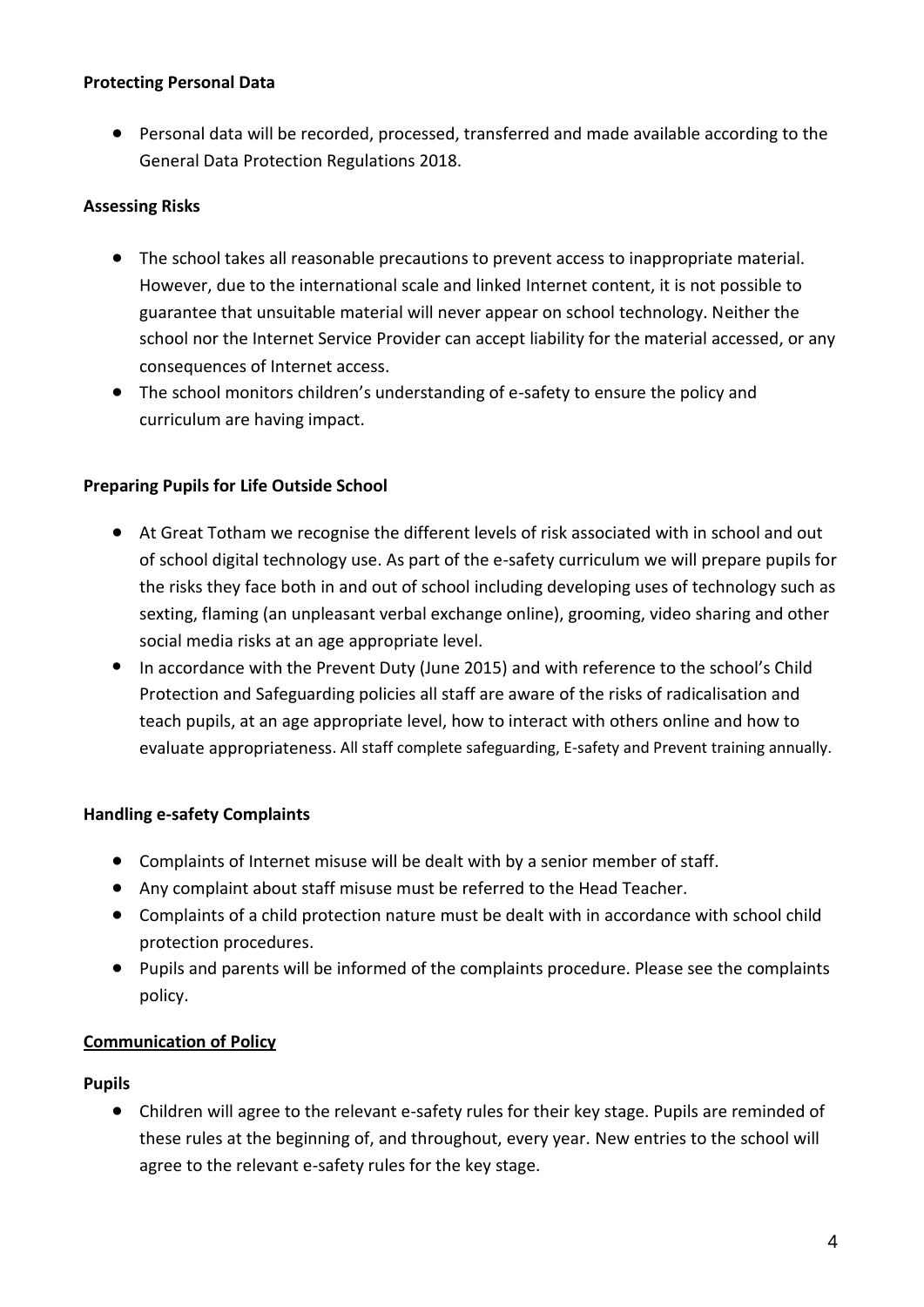- Pupils will be informed that Internet use will be monitored.
- A copy of the e-safety rules (SMART rules) are sent home and displayed in the classroom and computing suite.

# **Staff**

- All staff will sign an acceptable use agreement entitling them to use digital devices in the school environment.
- All staff will be given the school Computing Policy and its importance explained.
- All staff will be given relevant e-safety awareness training from a suitably trained member of staff.
- The e-safety curriculum will be shared with staff and key messages for each year group explicitly outlined. Advice for resources to support the curriculum can be requested from the computing curriculum leader or IT Leader. A number of government backed resources are freely available online.
- Staff should be aware that Internet traffic can be monitored and traced to the individual user. Discretion and professional conduct is essential.

# **Parents**

- Parents' attention will be drawn to appropriate E-safety resources and be offered a copy of the e-safety rules for each child's key stage. They will be invited to regular e-safety awareness presentation where they have the opportunity to ask questions.
- Parents are offered computing support via the IT Leader, Mrs Liz Lawrence [mrs.lawrence@greattotham.essex.sch.uk.](mailto:mrs.lawrence@greattotham.essex.sch.uk)
- Specific e-safety concerns will be raised by a suitable member of staff in individual cases.

# **Monitoring and review**

The impact of this policy upon the quality of teaching and children's learning will be monitored and evaluated by the Computing Curriculum Leader. The Computing Curriculum Leader is responsible for reporting these findings to the Curriculum & Standards Committee.

This policy will be discussed annually with staff.

The Curriculum & Standards Committee will formally review this policy every two years.

Agreed by Curriculum & Standards Committee March 2015

| <b>Review Date:</b> | <b>Chair of the Committee signed:</b>                |  |
|---------------------|------------------------------------------------------|--|
| <b>March 2017</b>   | <b>Review</b>                                        |  |
|                     |                                                      |  |
| <b>March 2019</b>   | <b>Review</b>                                        |  |
|                     | Minor amendments including GDPR                      |  |
| <b>March 2021</b>   | Minor changes made to reflect computing developments |  |
|                     |                                                      |  |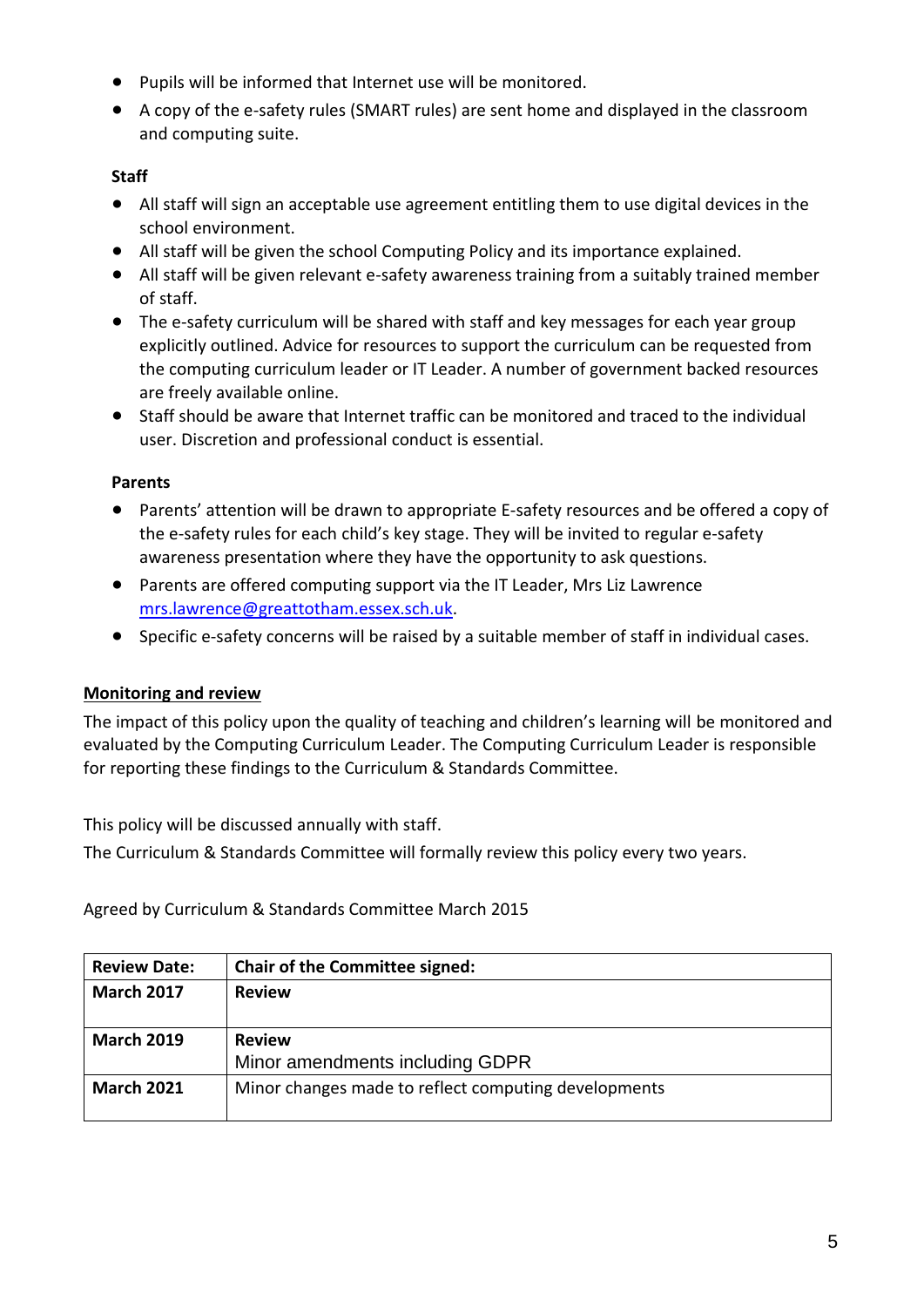**E-Safety Incident Guidance – Appendix A**

**E-Safety Rules (Pupils – Foundation and KS1) – Appendix B**

**E-Safety Rules (Pupils – KS2) – Appendix C**

**Letter to parents – Appendix D**

**Staff Acceptable Use Policy – Appendix E**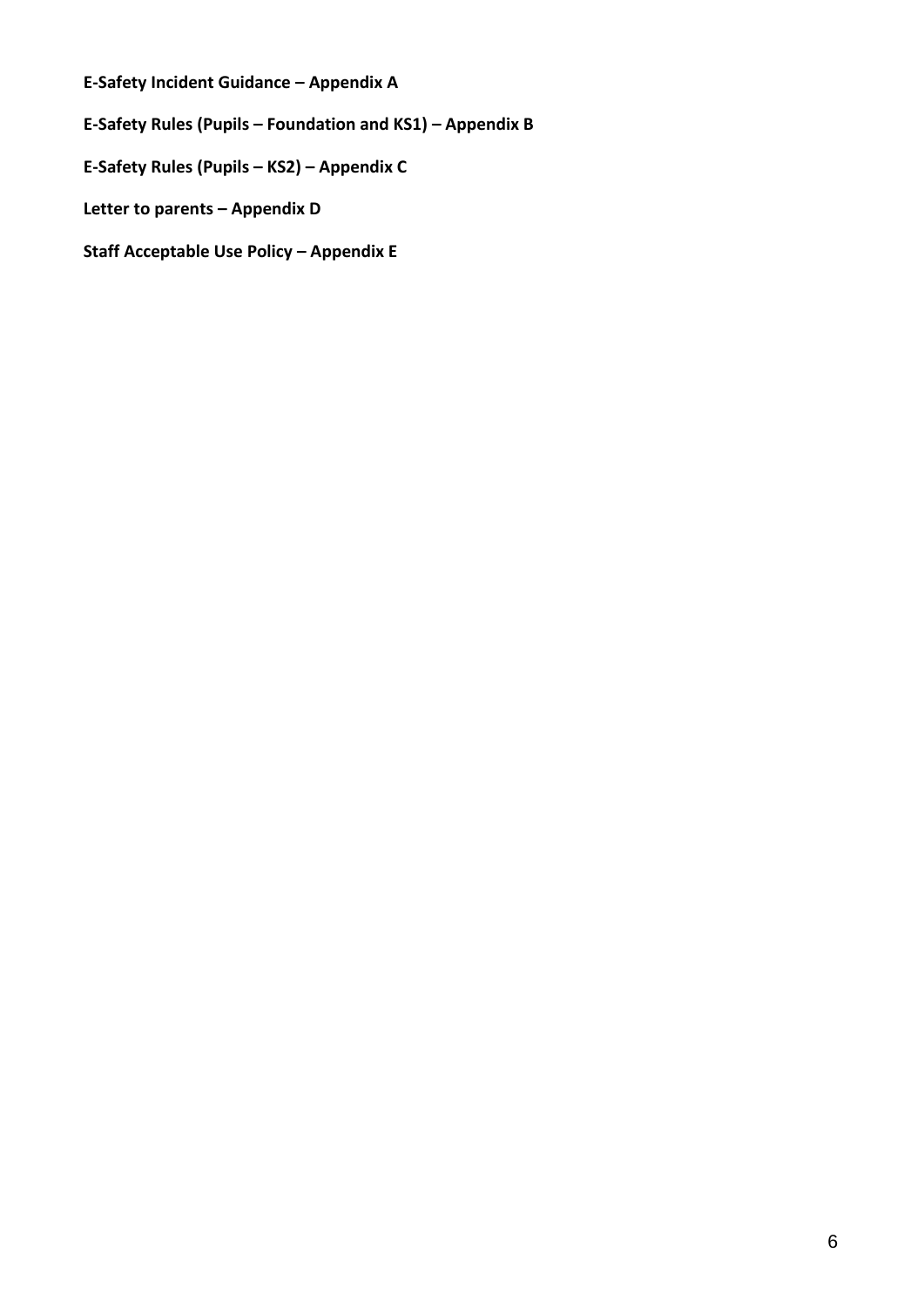**Flowchart for responding to e-safety incidents in school**



*<sup>(</sup>Adapted from Becta – E-safety 2005)*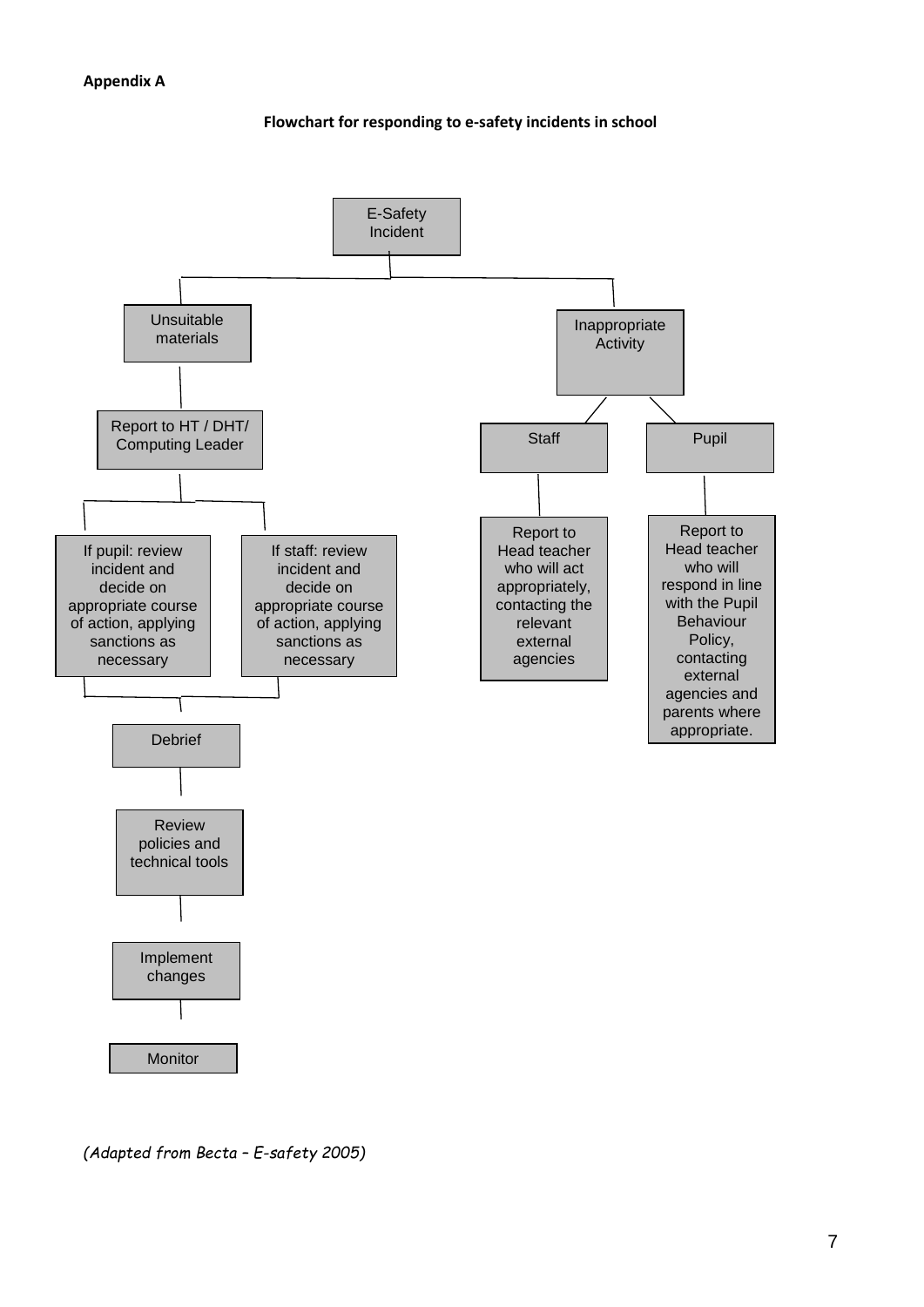# **Appendix D**

Dear Parents,

As part of the computing curriculum, which aims to ensure that your child becomes a competent and active participant in our digital world, we require them to have access to the Internet. Our Internet services are filtered by Schools Broadband, Talkstraight who ensure that unsuitable websites are unavailable.

E-safety is an integral part of the computing curriculum and we will, at an age appropriate level, prepare your child for the dangers they will face on the Internet and the risks and benefits involved in its use.

Please read and discuss the attached agreement with your child and then **return the signed copy** (both parent and child to sign) to the school office. Attached below are e-safety rules that are used in school and will be useful for you to use with your child at home. By attending our e-safety parent talks, or using any of the online resources below, you can learn more about helping your child to stay safe online.

E-safety agreements will be sent home at the beginning of every year to remind everyone of their responsibilities with online safety.

# **The most important E-safety message for parents;**

**'Be the one your child can go to if they need help (not the one who will take their devices away without listening to them first)'.** 

Should you have any questions please do not hesitate to contact the office to make an appointment to see me.

Yours sincerely,

Liz Lawrence IT Leader

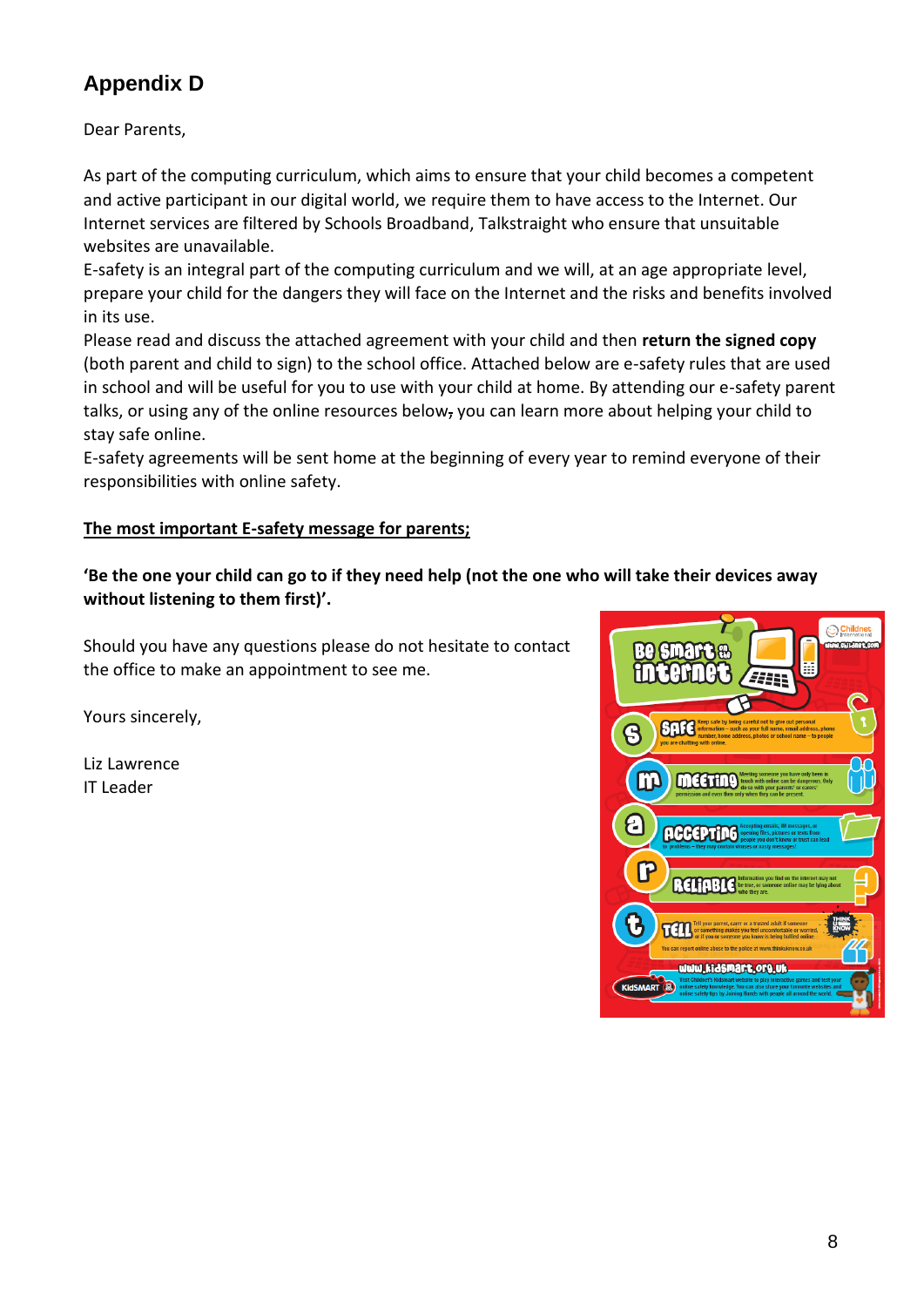### Appendix E

# **Staff Acceptable Use Code of Conduct**

To ensure that staff are fully aware of their professional responsibilities when using information systems, they are asked to sign this code of conduct.

#### **Staff should consult the school's computing policy for further information and clarification and MUST be familiar with the school's Staff Code of Conduct –in particular Section 7.**

- The information systems are school property and I understand that it is a criminal offence to use a computer for a purpose not permitted by its owner.
- I will ensure that my information systems use will always be compatible with my professional role.
- I will ensure my personal use of social media is compatible with my professional role and is in line with the guidelines in the Staff Code of Conduct and never brings the school, the staff or pupils into disrepute.
- I understand that school information systems may be used for incidental personal use (please see Staff Code of Conduct Section 7.1).
- I understand that the school may monitor my information systems and Internet use to ensure policy compliance.
- I will respect system security and I will not disclose any password or security information to anyone other than an appropriate system manager.
- I will not install any software or hardware without permission.
- I will ensure that, in line with GDPR and the school's data protection procedures, personal data is kept secure and is used appropriately, whether in school, taken off the school premises or accessed remotely. Data taken off site must be appropriately risk assessed and any loss of data reported to the Head Teacher or Data Protection officer immediately.
- I will respect copyright and intellectual property rights.
- I will report any incidents of concern regarding children's safety to the Designated Child Protection Coordinator. This includes any concerns regarding potential radicalisation of any individual in accordance with the guidance set out in the Prevent Duty, June 2015.
- I will ensure that any electronic communications with pupils are compatible with my professional role.
- I will promote e-safety with pupils in my care and will help them to develop a responsible attitude to themselves, to system use and to the content they access or create.

The school may exercise its right to monitor the use of the school's information systems, including Internet access, the interception of e-mail and the deletion of inappropriate materials where it believes unauthorised use of the school's information system may be taking place, or the system may be being used for criminal purposes or for storing unauthorised or unlawful text, imagery or sound.

| I have read, understood and agree with the Staff Acceptable Use Code of Conduct. |  |  |  |
|----------------------------------------------------------------------------------|--|--|--|
|                                                                                  |  |  |  |